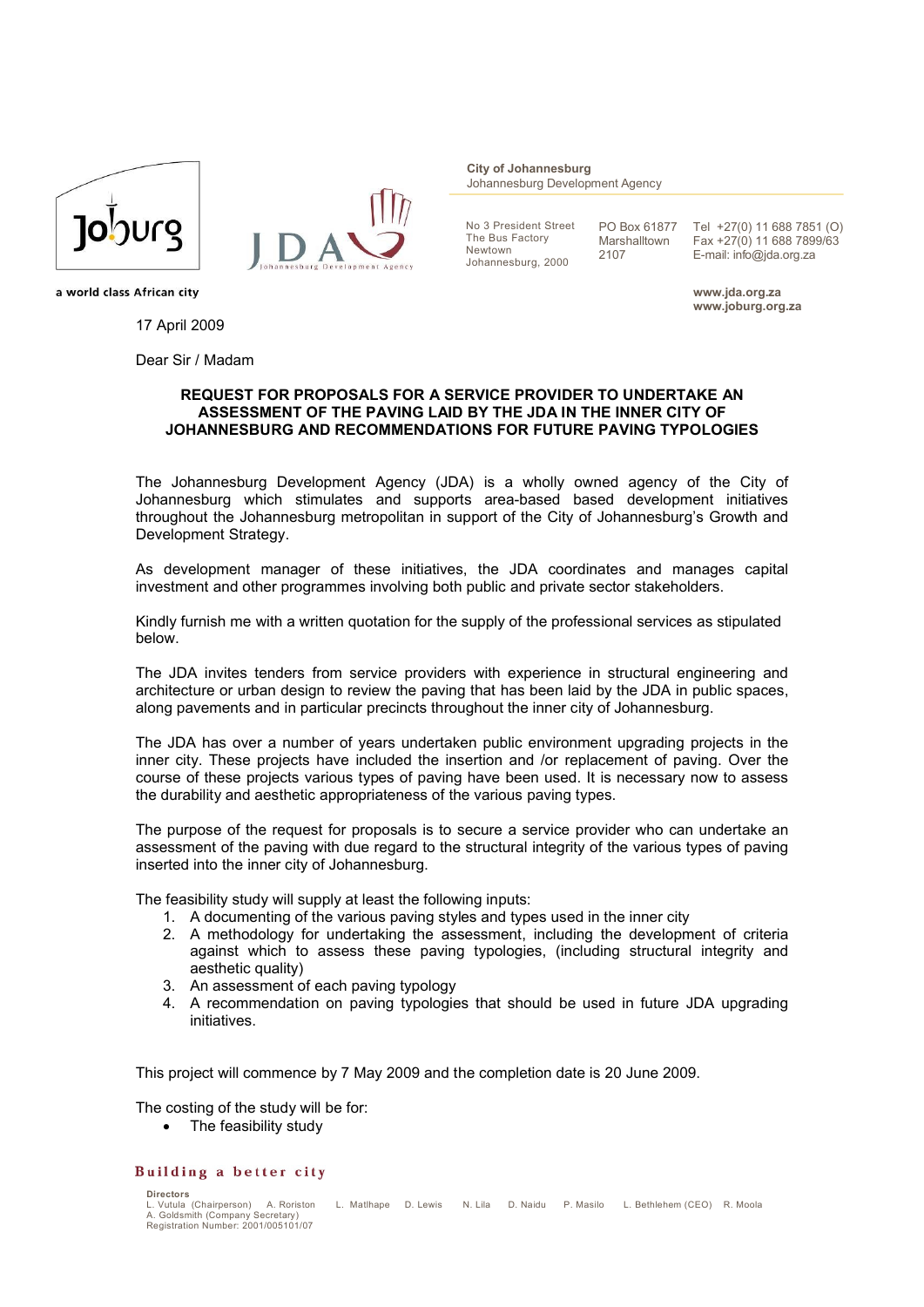Recommendations

The quotation must be submitted on the letterhead of your business and can either be faxed or delivered by hand not later than 12.00 on 29 April 2009 to: The Bus Factory, 3 President Street, Newtown. Johannesburg. The quotation should also include a company profile and references for similar work undertaken.

The following conditions will apply:

- A valid Tax Clearance Certificate must be submitted
- $\bullet$  Price(s) quoted must be valid for at least thirty (30) days from date of your offer.
- Price(s) quoted must be firm and must be inclusive of VAT.
- A firm delivery period must be indicated.
- If the price quoted is above R 30 000 (inclusive of VAT), the quotation will be evaluated in terms of the 80/20 preference point system as prescribed in the Preferential Procurement Policy Framework Act (No 5 of 2000). For this purpose the Tax Clearance Certificate, Declaration of Interest and the BEE Forms are enclosed and must be scrutinized, completed and submitted together with your quotation.
- The successful provider will be the one scoring the highest points.

The Johannesburg Development Agency's selection of qualifying tenders will be in the Johannesburg Development Agency's sole discretion and shall be final. The Johannesburg Development Agency does not bind itself to accept any particular tender. Correspondence shall be entered into with the successful tender.

The JDA reserves the right not to appoint a service provider.

Enquires can be directed to K Harrison on 011-6887841 or kharrison@jda.org.za

## **NB: No quotations will be considered from persons in the service of the state<sup>i</sup>**

Failure to comply with these conditions may invalidate your offer.

Yours faithfully

Dr. K. Harrison Executive Manager: Planning and Strategy

- $1$  \* MSCM Regulations: "in the service of the state" means to be  $-$ 
	- (a) a member of
		- (i) any municipal council;
		- (ii) any provincial legislature; or
		- (iii)the national Assembly or the national Council of provinces;
	- (b) a member of the board of directors of any municipal entity;
	- (c) an official of any municipality or municipal entity;
	- (d) an employee of any national or provincial department, national or provincial public entity or constitutional institution within the meaning of the Public Finance Management Act, 1999 (Act No.1 of 1999);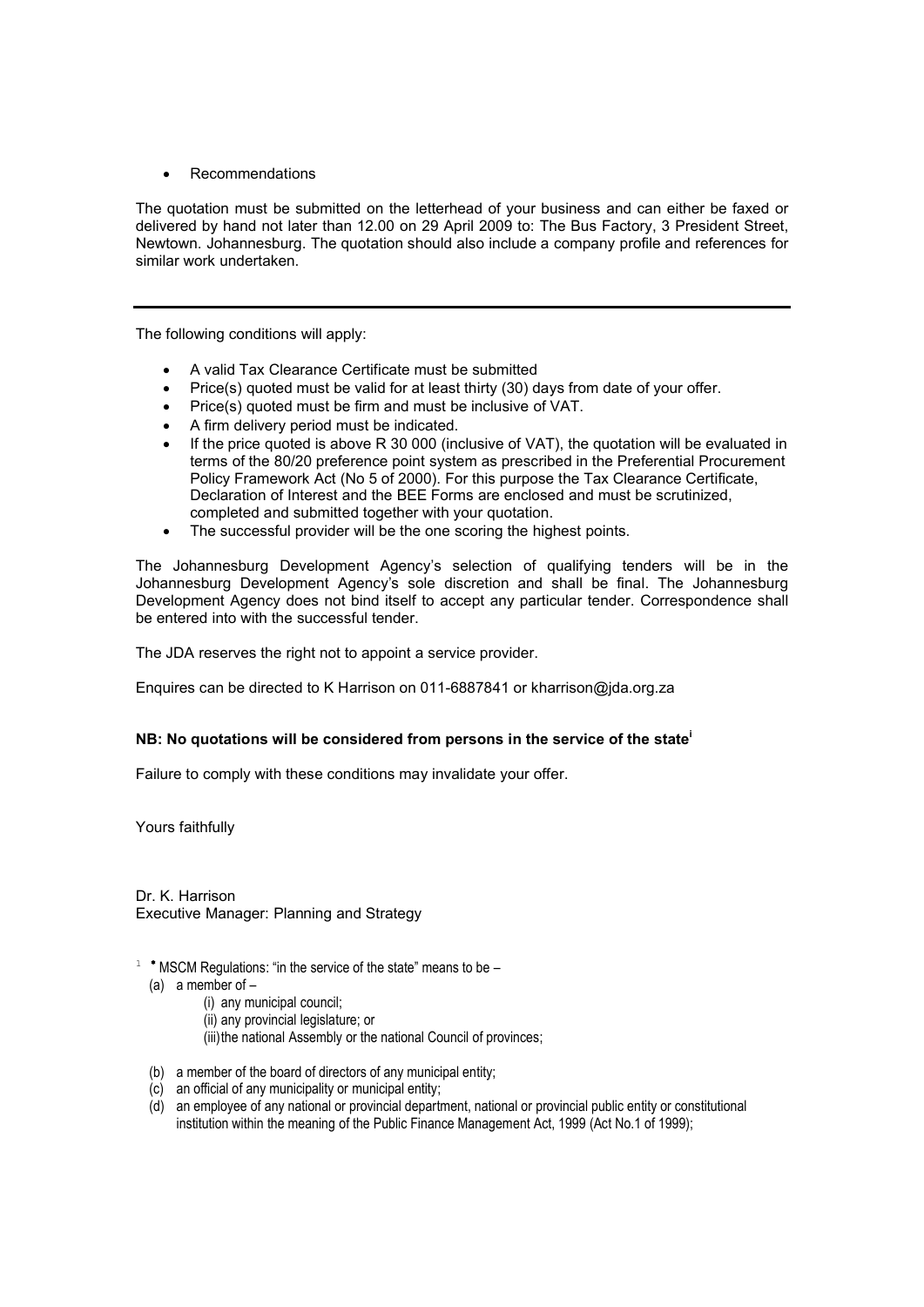- (e) a member of the accounting authority of any national or provincial public entity; or
- (f) an employee of Parliament or a provincial legislature.

DELIVERY ADDRESS:

The Bus Factory 3 President Street, Newtown, Johannesburg

(a) a member of  $-$ 

- (i) any municipal council;
- (ii) any provincial legislature; or
- (iii)the national Assembly or the national Council of provinces;
- (b) a member of the board of directors of any municipal entity;
- (c) an official of any municipality or municipal entity;
- (d) an employee of any national or provincial department, national or provincial public entity or constitutional institution within the meaning of the Public Finance Management Act, 1999 (Act No.1 of 1999);
- (e) a member of the accounting authority of any national or provincial public entity; or
- (f) an employee of Parliament or a provincial legislature.

 $i$  \* MSCM Regulations: "in the service of the state" means to be –